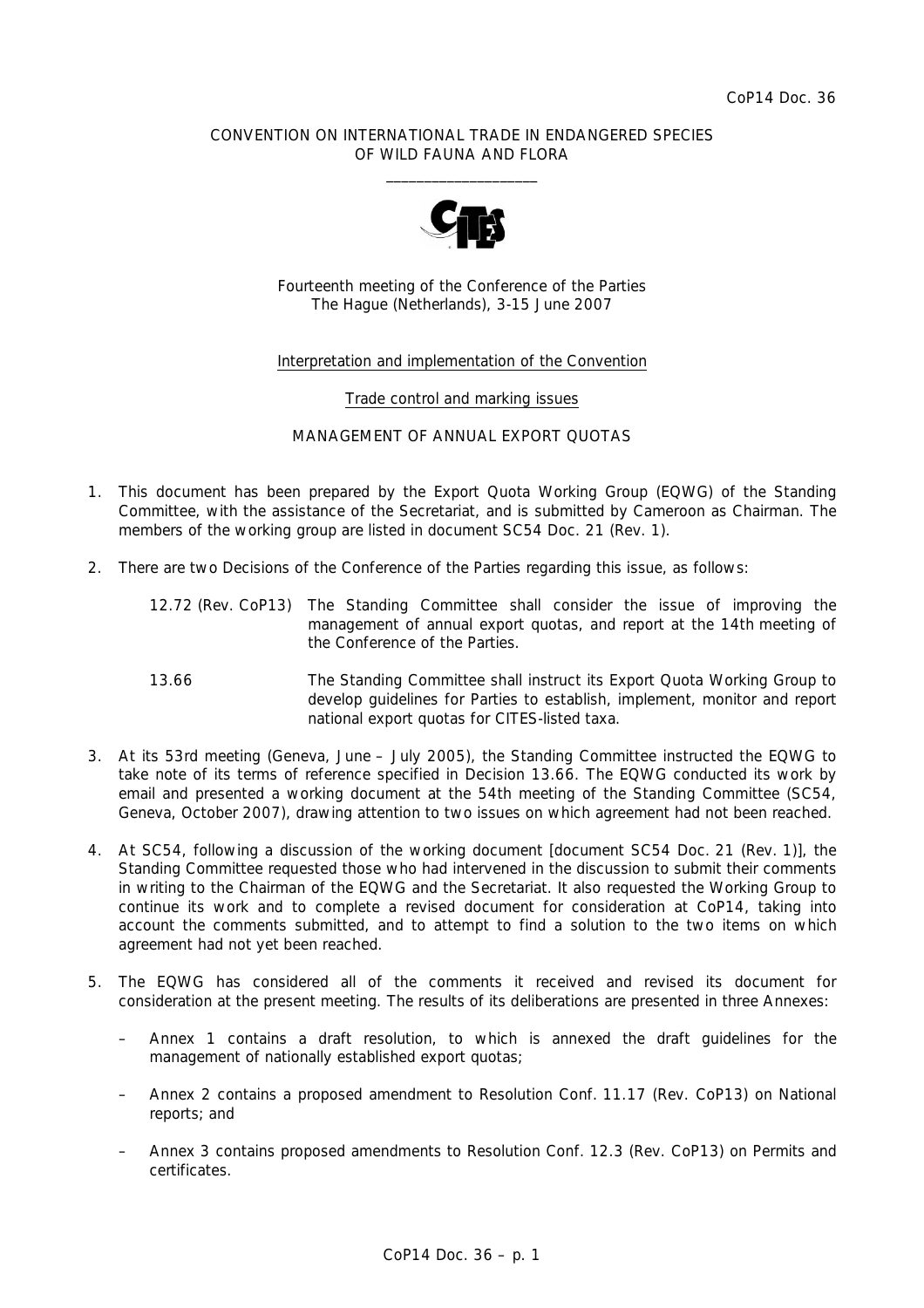6. Regrettably, however, the EQWG was unable to reach agreement on the two problematic issues that were previously identified. The first of these is indicated with a footnote in paragraph 3 d) of the draft guidelines in Annex 1. The second issue on which there was no agreement is indicated with a footnote in Annex 3.

### Recommendations

- 7. The Export Quota Working Group of the Standing Committee recommends that the Conference of Parties:
	- a) consider the two issues on which the EQWG did not reach agreement, referred to in paragraph 6 above and, when they are resolved, adopt the draft resolution presented in Annex 1, including the draft guidelines for the management of nationally established export quotas;
	- b) adopt the proposed amendment to Resolution Conf. 11.17 (Rev. CoP13) on National reports presented in Annex 2; and
	- c) adopt the proposed amendments to Resolution Conf. 12.3 (Rev. CoP13) on Permits and certificates, presented in Annex 3.

# COMMENTS FROM THE SECRETARIAT

- A. The Secretariat participated in the discussions of the EQWG and is broadly in agreement with the results of the deliberations. The two issues on which the Working Group did not agree are the ones with regard to which the Secretariat wishes to comment.
- B. 1. When the Secretariat receives notice of an export quota from a Party, it should publish this as soon as possible on its website. Sometimes, however, there are aspects of the quota that need to be clarified. The Secretariat believes that it should seek the clarification before publishing the quota in order to avoid publishing incorrect or confusing information. In rare cases, the Secretariat has other concerns. For example the quota announced might not be in accordance with information produced during the review of significant trade. The EQWG agreed that the Secretariat should discuss these with the Party concerned before publishing the quota, but it could not agree on what action should be taken if the Secretariat and the Party were unable to resolve the problem. There were two opposing views.
	- a) One view is that each Party is responsible for determining the level of exports that may be permitted and that therefore the Secretariat, having obtained any necessary clarification, should simply publish the quota and, if it has concerns, take up the issue through one of the existing CITES procedures for dealing with such problems (e.g. through referral to one of the permanent committees, or through an Article XIII procedure).
	- b) The alternative view is that the Secretariat has a responsibility to ensure that, if there are reasons to be concerned about the level of a quota, the quota should not be published until the concern has been satisfactorily dealt with. This could be achieved through discussions with the Party concerned, or referral of the matter to one of the scientific committees, or by some other approach before the publication of the quota.
	- 2. On the basis of past experience, it should be noted that the number of such cases is extremely small. The Secretariat suggests that the appropriate approach would be a compromise between the two suggested above. It believes that it should always try to resolve a problem first with the Party concerned. If it is unable to do, it should then publish the quota with an annotation to indicate its concerns and should then take up the issue through one of the existing CITES procedures.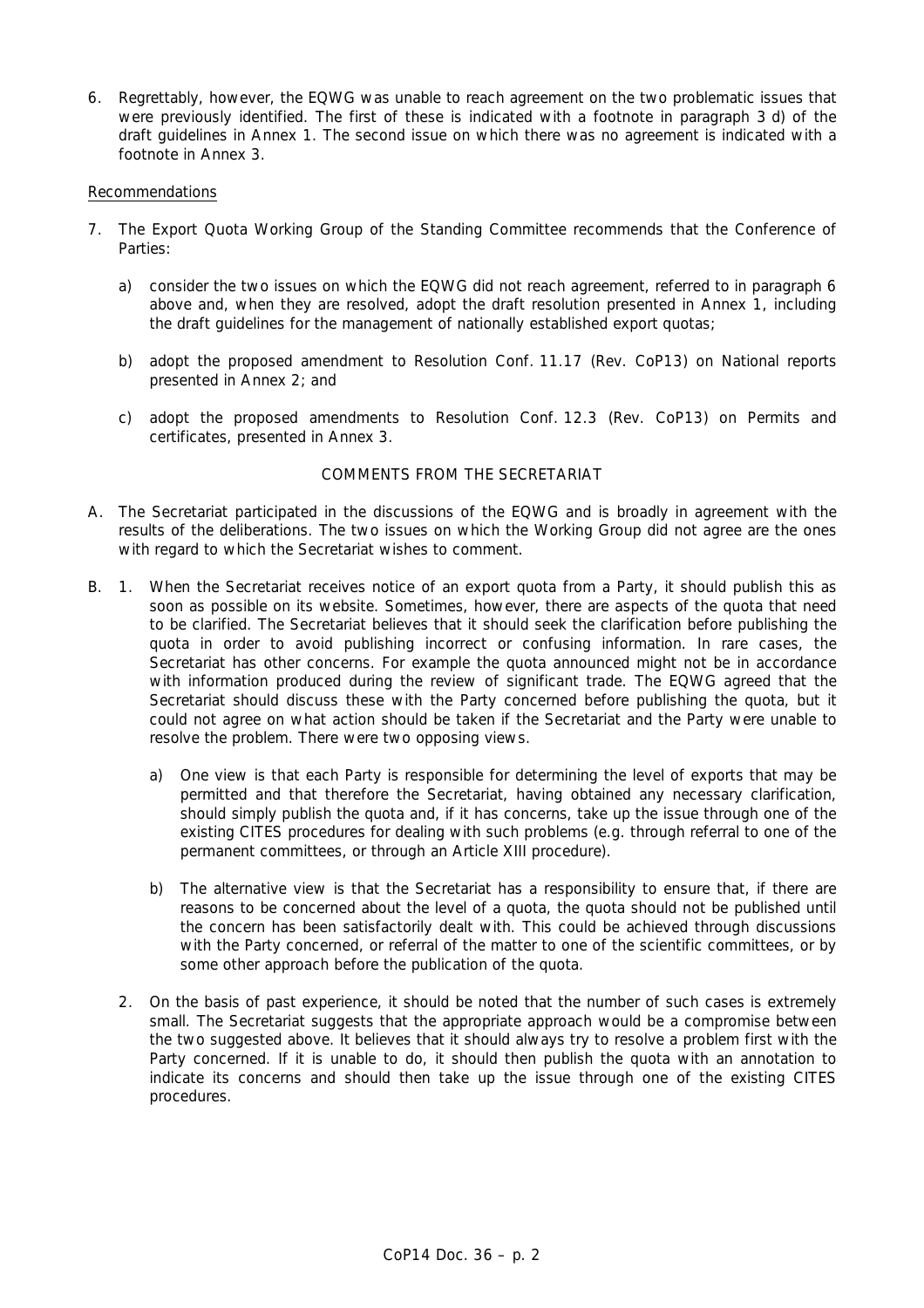- C. 1. Resolution Conf. 12.3 (Rev. CoP13) indicates that, for species subject to export quotas, any export permit issued should indicate the total number or quantity of specimens already exported in the current year and the total level of the quota.
	- a) Some members of the EQWG consider that this system works well as a basis for making checks on the legality of shipments.
	- b) A number of others however consider that, although this information should certainly be maintained in the records of the Management Authority of the exporting country, it serves no useful purpose to put these details on export permits, that having to do so is an unnecessary burden, and that Management Authorities should have the option to certify in some other way that a quota is being respected.
	- 2. The text in Annex 3, paragraph A b), is already a compromise between these two approaches. The Secretariat has sympathy with the second view above. However, it understands that some importing countries do check the information on the permit for discrepancies and therefore prefer to keep it on the permit. The Secretariat also believes that, in the Resolution that provides guidance on permits and certificates, the Conference should recommend a single approach to be taken so that permits are harmonized to the greatest extent possible. The Secretariat therefore recommends that, in the proposed amendment in Annex 3, the Conference should agree to the words in the second set of square brackets in paragraph A b), i.e. "Parties should". This text should reflect the preference of the Conference of the Parties even if it is recognized that some Parties might not be in a position to follow the guidelines in this respect. There remains the possibility, of course, that the words following "Parties should" might be amended to recommend an alternative preferred means of certification of compliance with the quota.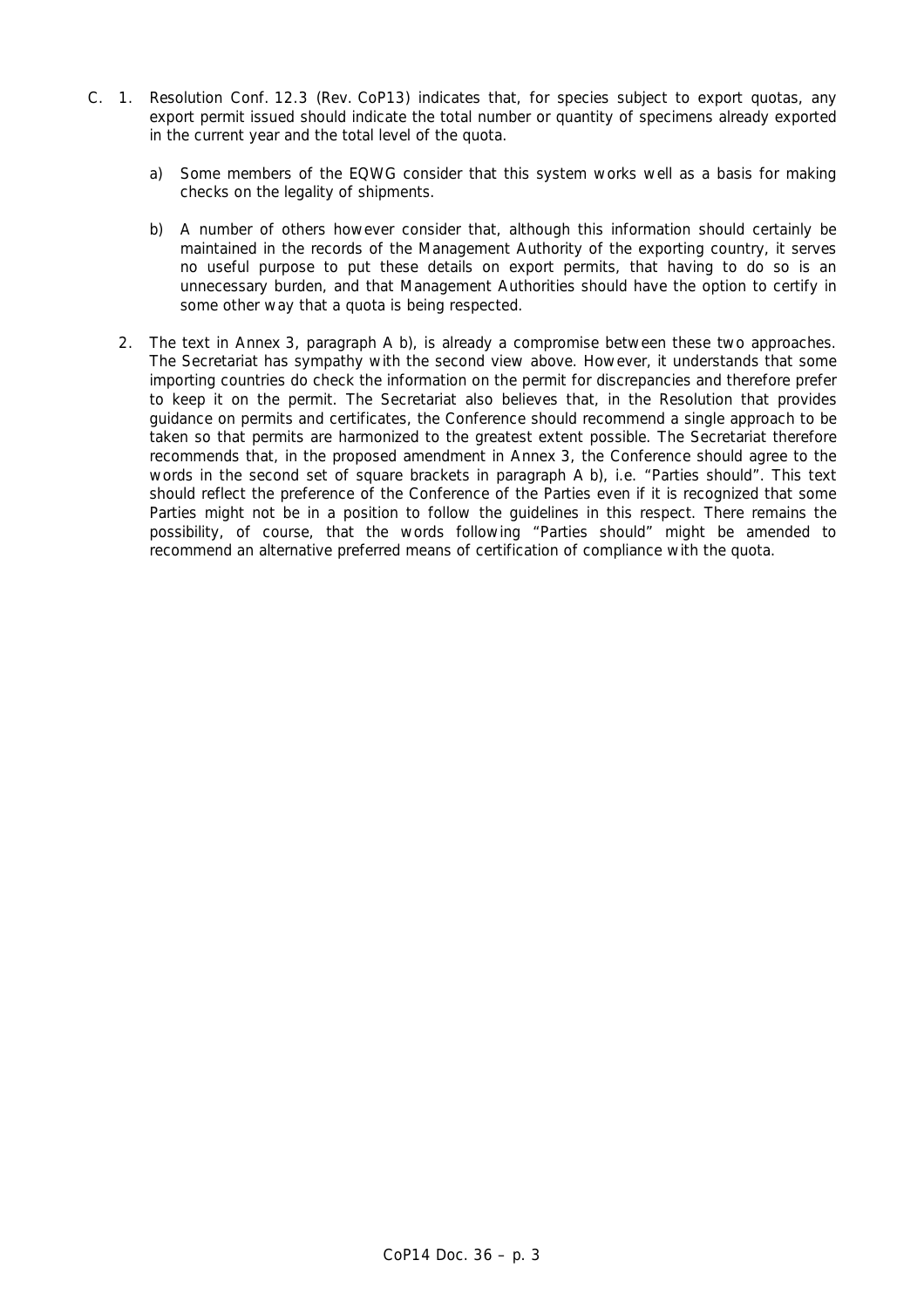## DRAFT RESOLUTION OF THE CONFERENCE OF THE PARTIES

### Management of nationally established export quotas

CONVINCED that nationally established export quotas for Appendix-II species are important tools to assist in regulating and monitoring wildlife trade to ensure that the use of natural resources remains sustainable;

NOTING that for many Parties, export quotas are used as an essential management tool in the conservation of species of wild fauna and flora;

RECOGNIZING however that the use and implementation of export quotas are not described in detail either in the text of the Convention or in any text adopted by the Conference of the Parties, but that it is desirable that all Parties have a common understanding of the way in which such quotas should be managed at the national and international levels;

CONSIDERING that exporting and importing countries share a responsibility to ensure that export quotas are respected;

## THE CONFERENCE OF THE PARTIES TO THE CONVENTION

RECOMMENDS that Parties follow the *Guidelines for management of nationally established export quotas* that are annexed to this Resolution.

#### **Annex**

## Draft guidelines for management of nationally established export quotas

### **1. Introduction**

- a) This document specifies a number of general principles regarding the establishment and management of annual export quotas at the national level in the context of CITES. It is understood that there may be exceptions and reasons for departing from these general principles in certain cases. In particular, it should be noted that certain exceptions may be found in Resolutions of the Conference of the Parties, which take precedence over these guidelines.
- b) In the context of CITES, an annual export quota is a limit on the number or quantity of specimens of a particular species that may be exported from the country concerned within a 12 month period. An annual export quota is not a target and there is no need for a quota to be fully used. It is recognized that there are some cases in which it is likely that the export of specimens removed from the wild will occur after the year in which the removal took place, as happens with hunting trophies.
- c) An export quota system is a management tool, used to ensure that exports of specimens of a certain species are maintained at a level that has no detrimental effect on the population of the species. The setting of an export quota advised by a Scientific Authority effectively meets the requirement of CITES to make a non-detriment finding for species included in Appendix I or II and, for species in Appendix II, to ensure that the species is maintained throughout its range at a level consistent with its role in the ecosystems in which it occurs.
- d) A well-implemented export quota system can be an advantage for any Party to CITES that authorizes exports. It eliminates the need for a non-detriment finding for each individual shipment of CITES specimens, provides a basis for monitoring the trade and may facilitate the issuance of export permits. In the case of species whose populations span international borders, the establishment of export quotas can be coordinated at a regional level, which is of particular relevance in the case of migratory species.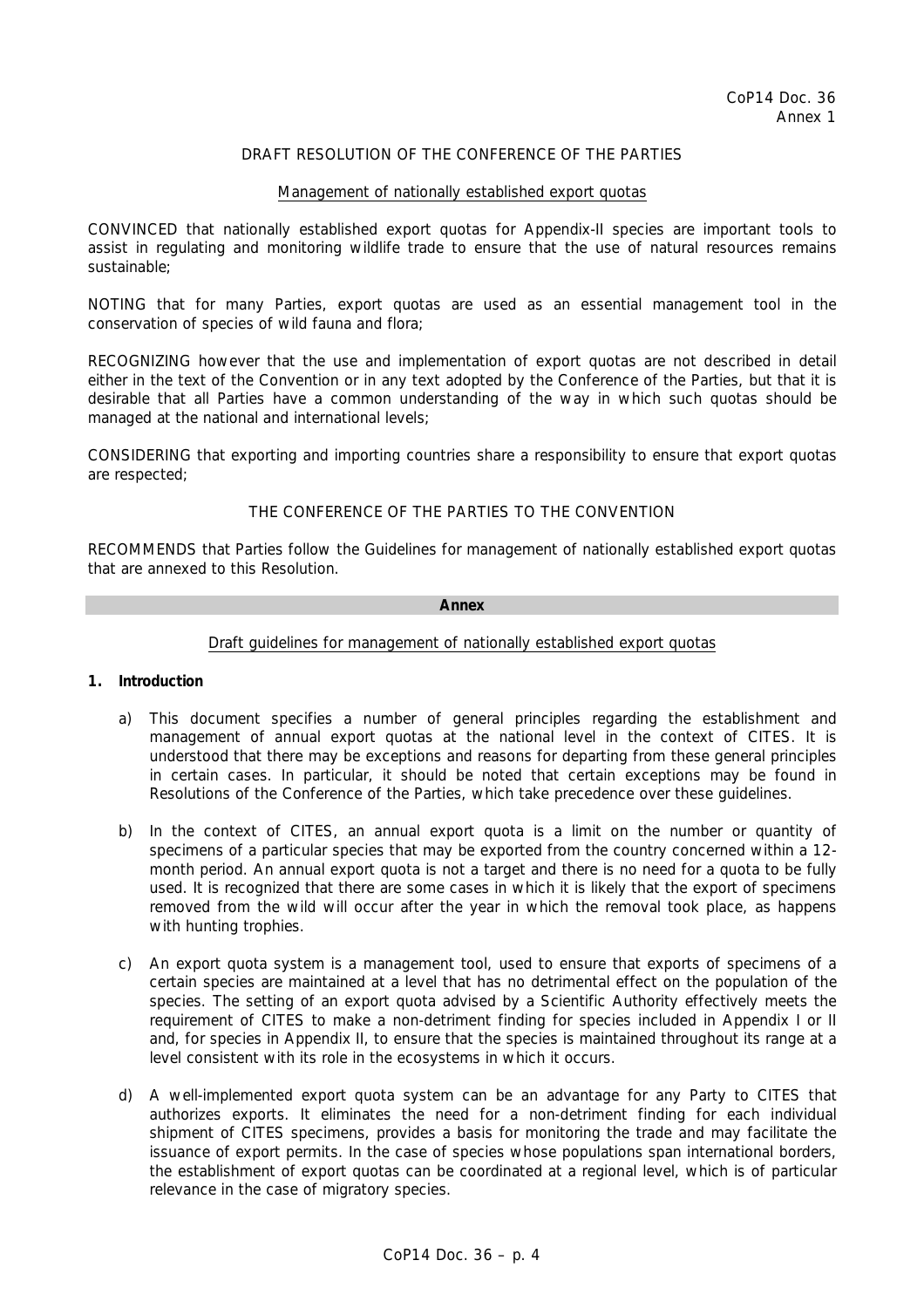- e) It must be recognized, however, that there are also other management tools that may be better suited to the biological, administrative or other management context. In some cases, the use of quotas could have an undesirable effect, particularly if they are not adjusted as necessary to take into account changing biological, legal or administrative needs. For example, where a quota has been set for a particular year but the species is impacted by climatic factors, such as a drought, there could still be pressure to fill the quota.
- f) The fundamental principle to follow is that decision-making regarding the level of sustainable exports must be scientifically based, and harvests managed in the most appropriate manner. This requires that implementation, including administrative, legislative and enforcement measures, take account of the regulatory and biological context.
- g) In contexts where the establishment of an export quota would be the most effective management tool, it is important that the use of that tool is not made less attractive to exporting countries by the imposition of unnecessary administrative layers. For this reason, the guidelines in this document have been prepared with the thought in mind that they need to be practical and uncomplicated, and not to add to the existing administrative burdens.

# **2. Establishment of national export quotas**

- a) Where export quotas have not already been agreed at the international level (e.g. by the Conference of the Parties), Parties are encouraged to establish national export quotas for CITESlisted species whenever this is relevant to the management and conservation of the species concerned.
- b) As far as possible the period covered by an export quota should be the calendar year (i.e. 1 January to 31 December).
- c) When export quotas are established, they should be set as a result of a non-detriment finding by a Scientific Authority, in accordance with Article III, paragraph 2 (a), or Article IV, paragraph 2 (a), of the Convention, and should ensure that the species is maintained throughout its range at a level consistent with its role in the ecosystems in which it occurs, in accordance with Article IV, paragraph 3. Export quotas for wild-taken specimens should be set at a level that takes account of the number or quantity of specimens that are taken from the wild legally or illegally. A non-detriment finding should be made whenever an export quota is established for the first time or revised.
- d) Export quotas are usually established for specimens of wild source. However, separate quotas may be established for specimens of different sources (e.g. wild-taken, ranched, captive-bred, artificially propagated). An export quota applies to wild-taken specimens unless indicated otherwise. A non-detriment finding that supports the export of specimens of any specific source (e.g. ranching) should not be relied upon to authorize the export of specimens of other sources.
- e) Export quotas are usually established for a specific number or quantity of animals or plants. However, they may be established for certain types of parts or derivatives (e.g. elephant tusks, caviar, skins, bark, sawn wood, bulbs).
- f) To indicate the species for which quotas have been set, Parties should use the names indicated in the standard nomenclature adopted by the Conference of the Parties<sup>1</sup>. The approved names can be found in the most recent edition of the *Checklist of CITES Species*, which is updated after each meeting of the Conference of the Parties<sup>2</sup>.
- g) Terms used to define or clarify a quota (such as those indicating the type or source, when appropriate, of specimens to which the quota applies) should be used in accordance with agreed definitions contained in Resolutions of the Conference of the Parties or follow the guidance

l

*<sup>1</sup> The most recent list of adopted nomenclatural references is contained in Resolution Conf. 12.11 (Rev. CoP13).* 

*<sup>2</sup> The most recent is the 2005 edition.*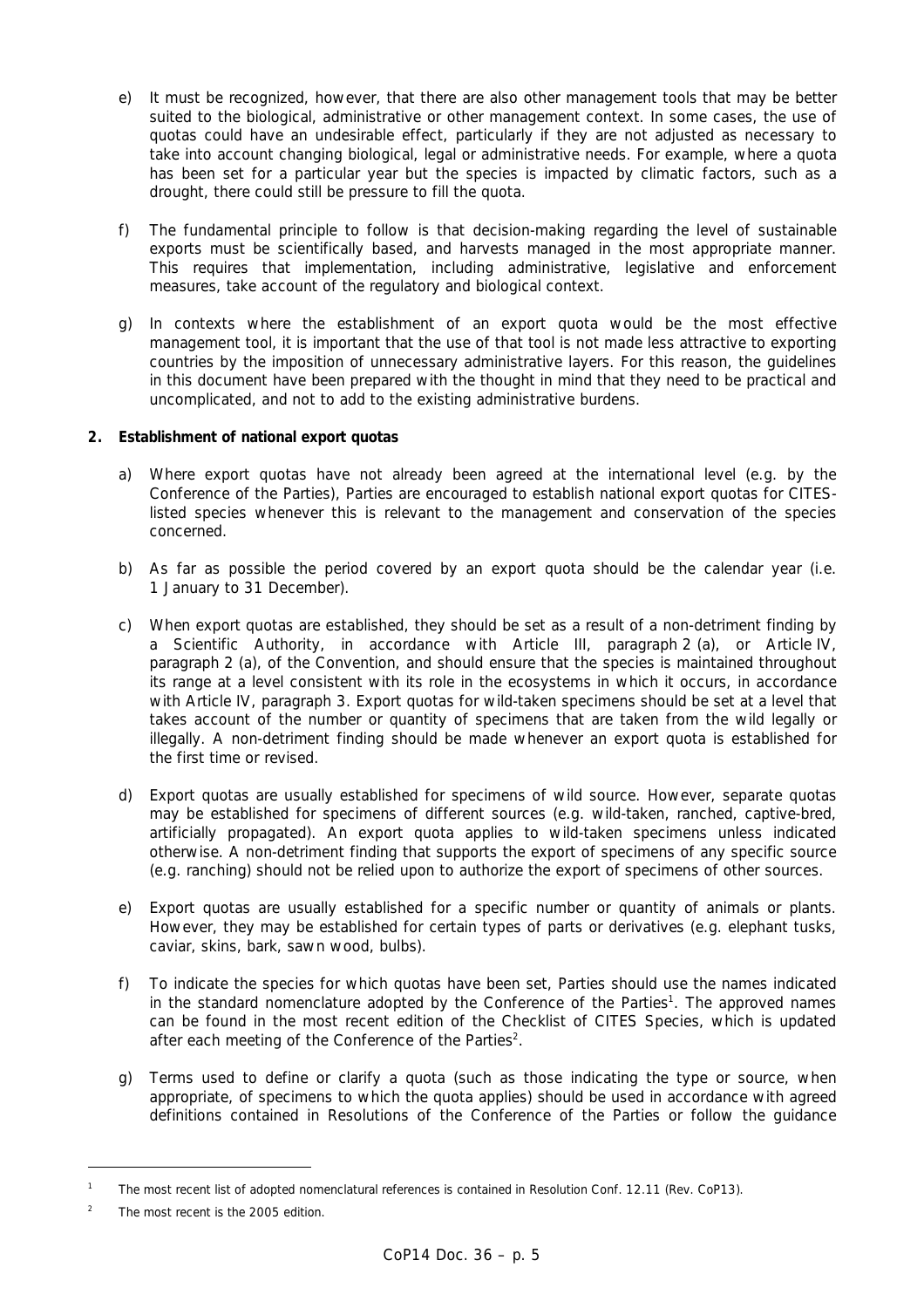provided in the most recent edition of the *Guidelines for the preparation and submission of CITES annual reports3* .

## **3. Communication of nationally established export quotas**

- a) In accordance with Resolution Conf. 12.3 (Rev. CoP14), Parties should inform the CITES Secretariat of their nationally established export quotas and of revisions of such quotas. Such information can be provided at any time but, as far as possible, should be communicated at least 30 days before the start of the period to which the export quota relates.
- b) If a Party establishes an annual export quota for a period other than a calendar year, it should indicate the period to which the quota applies when communicating it to the Secretariat.
- c) When the Secretariat is informed about export quotas or revisions, it should publish them on the CITES website as soon as possible after they are received, with an indication of the date of publication. The publication should normally take place within 30 days of receipt.
- d) When the Secretariat receives information about a quota for publication and it appears that there are technical problems, or it has questions about technical or administrative aspects of the quota needing clarification (for example, the standard nomenclature is not followed, there is an incoherence between the quota and available information on the species, past quotas have been regularly exceeded, etc.), it should discuss these with the Party concerned before placing the quota on the CITES website. In such cases the Secretariat and the Parties concerned should try to resolve the issue as quickly as possible. Once it is resolved, the Secretariat should promptly publish the quota on its website.<sup>4</sup>
- e) Unless otherwise indicated by the Conference of the Parties, once the Secretariat has received and published details of an annual export quota from a Party, it should publish the same quota for following years until it receives a revised quota from that Party. If any Party is concerned that a published quota may be too high, it should consult the appropriate Management Authority of the Party that established the quota regarding its concerns, in accordance with Resolution Conf. 11.18 on Trade in Appendix-II and -III species.

### **4. Quotas not fully utilized in a particular year**

- a) The level of an export quota reflects the number or quantity of specimens of a species that may be exported in any particular year (the specimens having been removed from the wild, bred in captivity, artificially propagated, etc., in that year). It sometimes happens, however, that, although specimens are obtained for export, it is not possible to ship them in the year in which they were obtained.
- b) A Party may decide exceptionally to authorize export in one year of specimens that were obtained in a previous year, and under the quota for that previous year. In such cases, the quota for the current year should not be increased in order to include the specimens obtained in the previous year. Rather the number or quantity of such specimens that will be exported should be deducted from the quota of the previous year.

## **5. Monitoring and trade reporting**

l

 a) Every Party that has established an export quota is responsible for monitoring its use and must ensure that it is not exceeded. For that purpose, it should maintain data on the number or quantity of specimens actually exported, to be used as a reference when reviewing applications to authorize further exports.

*<sup>3</sup> The most recent edition was circulated with Notification to the Parties No. 2006/030 of 2 May 2006.* 

*<sup>4</sup> The Export Quota Working Group did not reach consensus on the need for this paragraph nor, if it is kept, on the need to specify the appropriate action in case the Secretariat and the Party concerned are not able to resolve a problem, nor what such action should be.*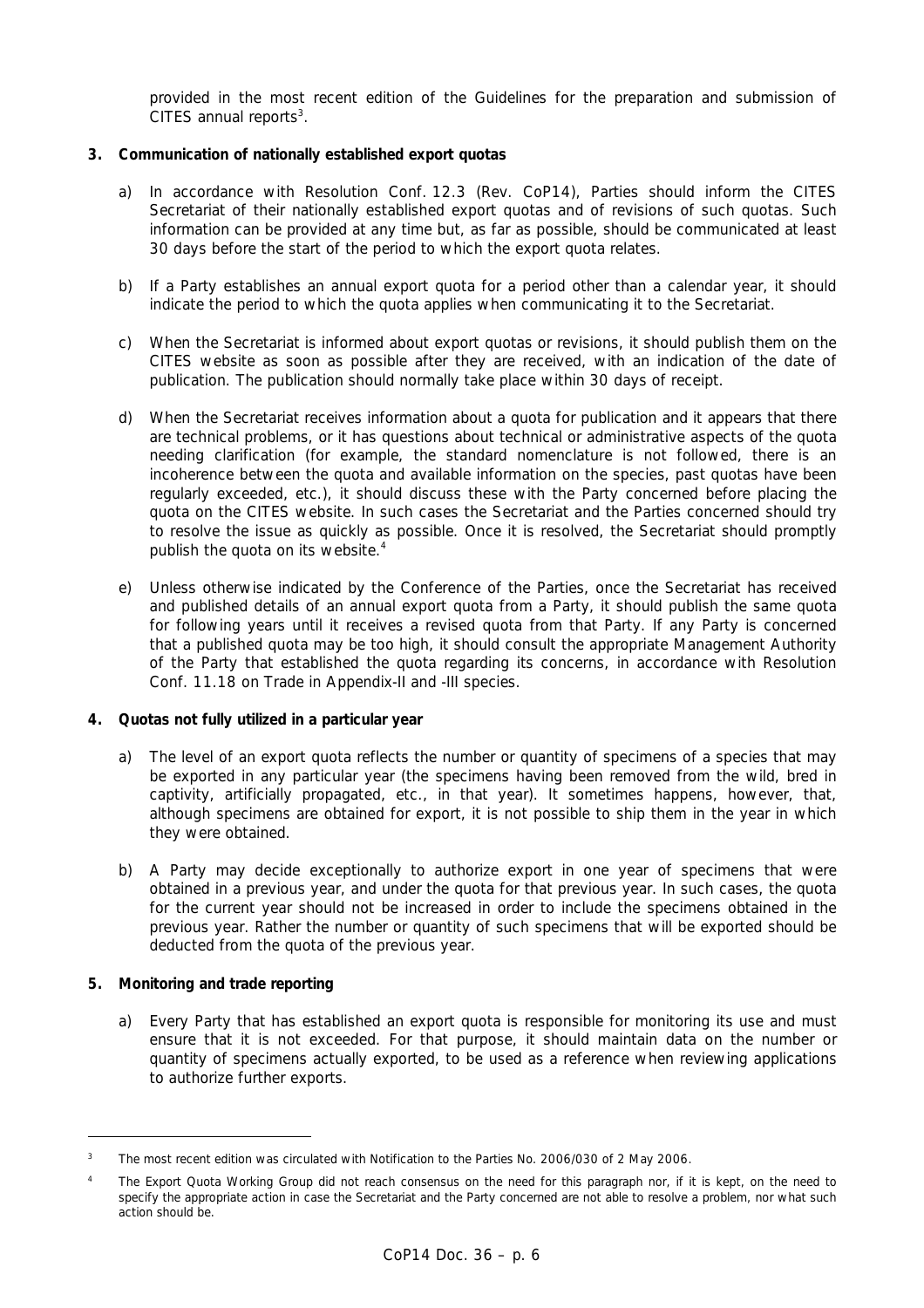b) The data from national annual reports of Parties are stored in the CITES trade database that is maintained by the UNEP World Conservation Monitoring Centre under contract to the CITES Secretariat. This database provides the basis for monitoring the trade and the implementation of the export quotas at the international level.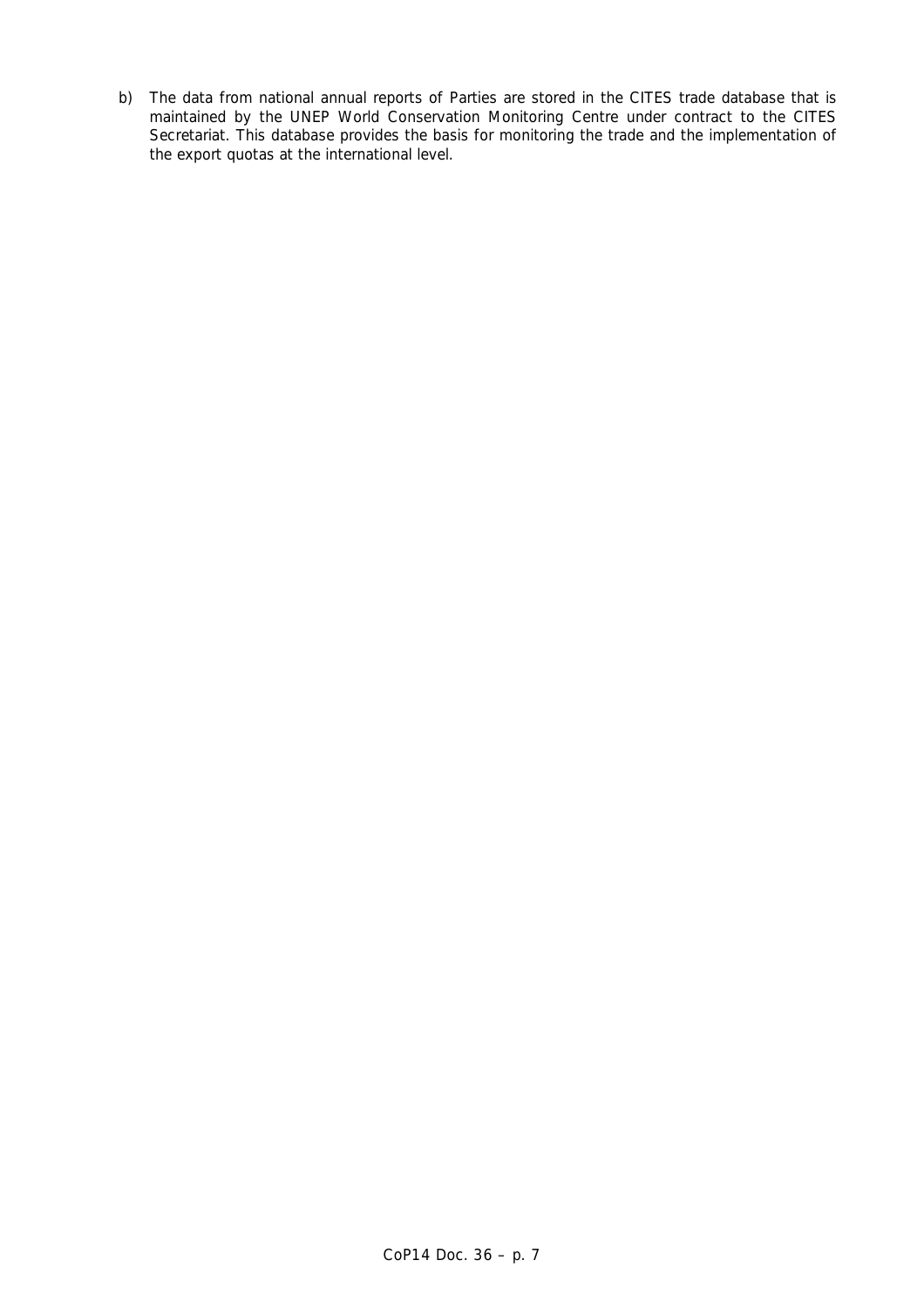## PROPOSED AMENDMENT TO RESOLUTION CONF. 11.17 (REV. CoP13) ON NATIONAL REPORTS

## Proposed paragraph to be inserted after the first paragraph beginning RECOMMENDS

RECOMMENDS that, when compiling their annual reports in accordance with Article VIII, paragraph 7, of the Convention and this Resolution, Parties should pay particular attention to the reporting of trade in specimens of species subject to annual export quotas. For these species, the report should indicate the level of the quota and the amount actually exported. In cases where trade is authorized in the reporting year in specimens obtained under a quota for the previous year, this should be reflected in the annual report.